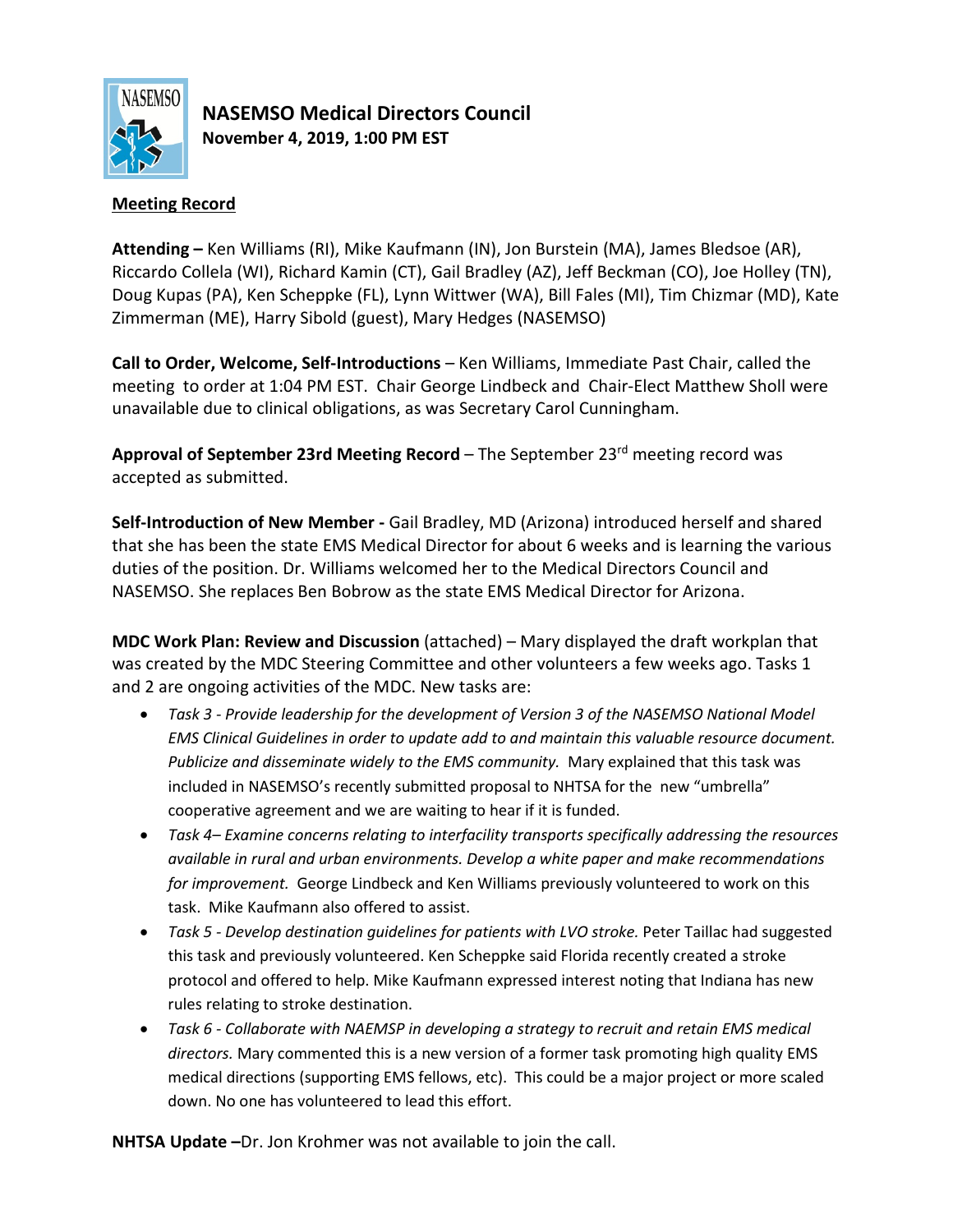**ASTHO Post-Overdose Project** - Mary Hedges reported that she had been contacted by staff from the Association of State and Territorial Health Officers (ASTHO) who would like to include an EMS component in their opioid project funded through the CDC. They have some funding to support the project and initially wanted to conduct a survey to collect EMS protocols for opioid overdose. Dia and Mary explained to the ASTHO representatives that NASEMSO is interested in working with them, but informed them that we had already completed a model protocol. They are considering other options. Ken asked members for suggestions. Doug Kupas and Mike Kaufmann suggested creating a compendium of opioid programs conducted by EMS around the country, such as warm hand-off community paramedicine programs and other alternative approaches. Ken Scheppke agreed noting the success with the addiction stabilization center in West Palm Beach as well as EMS suboxone programs. Ken also shared that in his service area they have reduced the naloxone administration rate dramatically (75%) by stressing rescue breathing for 2 minutes. These patients are not as combative when they return to consciousness.

**NASEMSO Opioid Ad Hoc Committee** – Ken Williams reported that NASEMSO has created an opioid ad hoc committee which is seeking members. Tim Seplaki, the data manager from New Jersey, recently spoke at the NASEMSO East Region Conference about the Camden, New Jersey program which authorizes paramedics to administer suboxone. Tim has been passionate about EMS trying novel approaches to address the opioid crisis and advocated for NASEMSO to create the committee. The following people volunteered to participate in the committee: Ken Williams, Ken Scheppke, Gail Bradley, Lynn Wittwer, and Rich Kamin.

**National Pediatric Readiness Project (NPRP) Liaison Needed** – Dr. Joey Scollan (NH), a pediatric emergency medicine physician, has volunteered to serve as the NASEMSO liaison to the EMSC project.

**Agenda topics for January 8 Meeting** – The draft agenda was displayed and members were asked for suggestions. Bill Fales suggested a status report on the DEA controlled substances rulemaking. Mary will ask Ritu Sahni to provide an update. Tim Chizmar suggested a discussion about limiting the number of doses of epinephrine given in cardiac arrest. He volunteered to lead the discussion. It was suggested asking Tim Seplaki to speak on the opioid ad hoc committee. Also, it was suggested that the topic of laws and protocols for transporting working canines be added to the agenda. Kate Zimmerman reported that legislation on this topic passed in Maine. Online registration for the January 8 meeting is now available on the NASEMSO website at [https://nasemso.org/news-events/events/event/medical-directors-council](https://nasemso.org/news-events/events/event/medical-directors-council-mid-year-meeting/)[mid-year-meeting/](https://nasemso.org/news-events/events/event/medical-directors-council-mid-year-meeting/)

# **Project and Committee Updates** – Various Members

- Prehospital Airway Management Systematic Review Dr. Michael Levy was not on the call to report. This is a new project just getting started.
- Triage Working Group Update Dr. Doug Kupas reported that the group met and determined that the ASPR paper, *Mass Casualty Trauma Triage*: *Paradigms and Pitfalls*